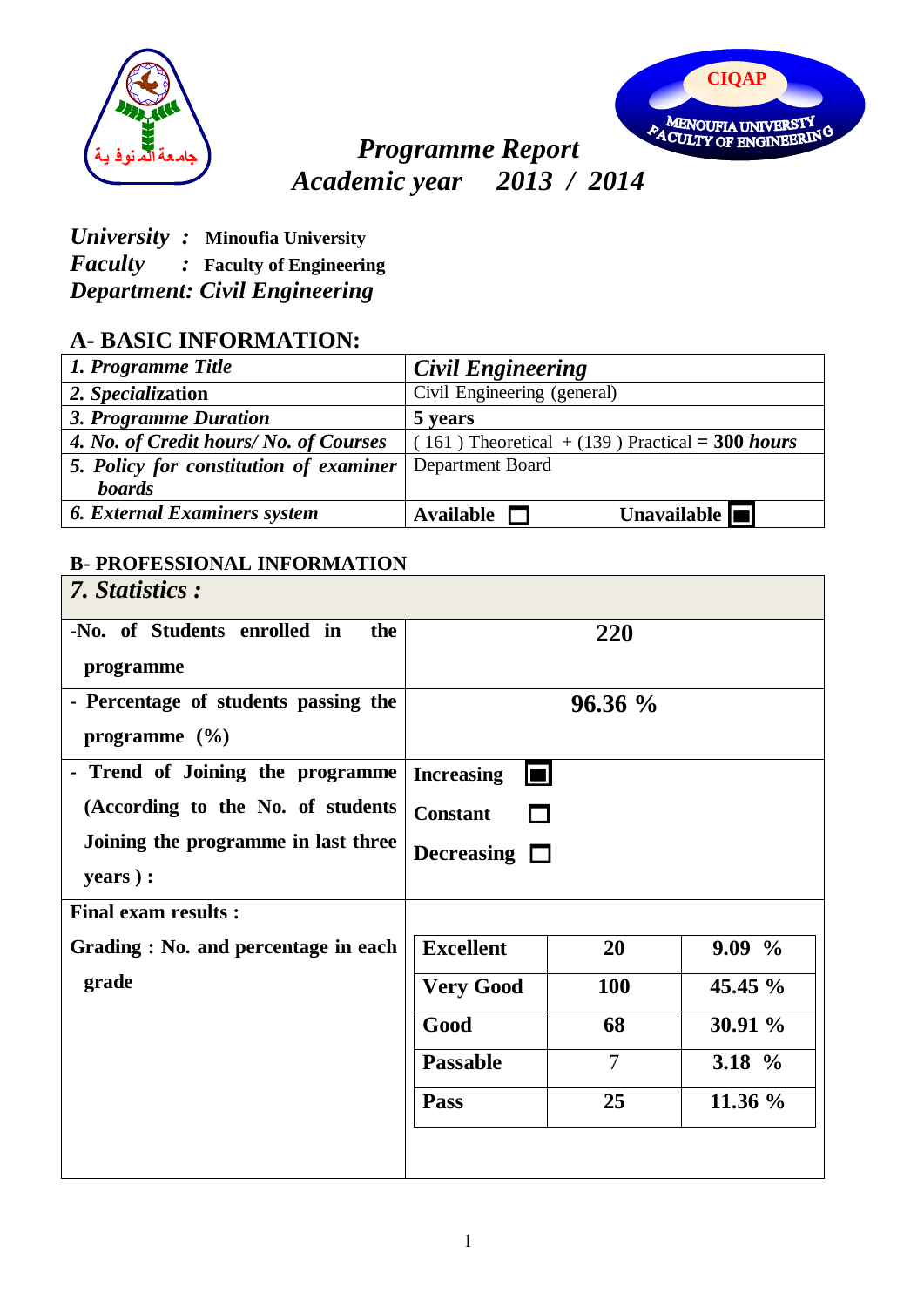| 8. Academic Standards:                                                                                                                                                                     |                      |                                                                                                                                                                                                                                                                                                                                                                                                                                                                              |                                                                                                                                                                                                                                                                                                                                                                                                                                                                                                                                                                                                                                                                                                                                                                                                                                                                            |  |
|--------------------------------------------------------------------------------------------------------------------------------------------------------------------------------------------|----------------------|------------------------------------------------------------------------------------------------------------------------------------------------------------------------------------------------------------------------------------------------------------------------------------------------------------------------------------------------------------------------------------------------------------------------------------------------------------------------------|----------------------------------------------------------------------------------------------------------------------------------------------------------------------------------------------------------------------------------------------------------------------------------------------------------------------------------------------------------------------------------------------------------------------------------------------------------------------------------------------------------------------------------------------------------------------------------------------------------------------------------------------------------------------------------------------------------------------------------------------------------------------------------------------------------------------------------------------------------------------------|--|
| <b>Achieved</b><br>-Achievement of Program Intended Learning                                                                                                                               |                      |                                                                                                                                                                                                                                                                                                                                                                                                                                                                              |                                                                                                                                                                                                                                                                                                                                                                                                                                                                                                                                                                                                                                                                                                                                                                                                                                                                            |  |
| <b>Outcomes</b>                                                                                                                                                                            |                      |                                                                                                                                                                                                                                                                                                                                                                                                                                                                              |                                                                                                                                                                                                                                                                                                                                                                                                                                                                                                                                                                                                                                                                                                                                                                                                                                                                            |  |
| - Academic Reference<br><b>Standards</b>                                                                                                                                                   |                      |                                                                                                                                                                                                                                                                                                                                                                                                                                                                              | <b>NARS</b>                                                                                                                                                                                                                                                                                                                                                                                                                                                                                                                                                                                                                                                                                                                                                                                                                                                                |  |
| Engineering.<br>related to Civil Engineering.<br><b>Knowledge</b><br>interpretation<br>and<br>Engineering<br><b>Understanding</b><br>environment<br>A.12) Contemporary engineering topics. |                      |                                                                                                                                                                                                                                                                                                                                                                                                                                                                              | A.1) Concepts and theories of mathematics and sciences, appropriate to Civil<br>A.2) Basics of information and communication technology (ICT)<br>A.3) Characteristics of engineering materials related to Civil Engineering.<br>A.4) Principles of design including elements design, process and/or a system<br>A.5) Methodologies of solving engineering problems, data collection and<br>A.6) Quality assurance systems, codes of practice and standards, health and<br>safety requirements and environmental issues.<br>A.7) Business and management principles relevant to engineering.<br>A.8) Current engineering technologies as related to Civil Engineering.<br>A.9) Topics related to humanitarian interests and moral issues.<br>A.10) Technical language and report writing<br>A.11) Professional ethics and impacts of engineering solutions on society and   |  |
|                                                                                                                                                                                            | Civil<br>Engineering | A.13) Engineering principles in the fields of reinforced concrete and<br>metallic structures' analysis and design, geodetics and foundations,<br>hydraulics and hydrology, water resources, environmental and<br>sanitary engineering, roadways and traffic systems, surveying and<br>photogrammetry<br>A.14) Properties, behavior and fabrication of building materials<br>A.15) Projects and construction management including planning,<br>finance, bidding and contracts |                                                                                                                                                                                                                                                                                                                                                                                                                                                                                                                                                                                                                                                                                                                                                                                                                                                                            |  |
| <b>Intellectual</b><br><b>Skills:</b>                                                                                                                                                      | Engineering          | for modeling and analyzing problems.<br>thinking.<br>from a range of sources.<br>systems and processes.<br>contradicting information.<br>problems.<br>quality, reliability, and environmental impact.<br>dimensions in design.                                                                                                                                                                                                                                               | B.1) Select appropriate mathematical and computer-based methods<br>B.2) Select appropriate solutions for engineering problems based on analytical<br>B.3) Think in a creative and innovative way in problem solving and design.<br>B.4) Combine, exchange, and assess different ideas, views, and knowledge<br>B.5) Assess and evaluate the characteristics and performance of components,<br>B.6) Investigate the failure of components, systems, and processes.<br>B.7) Solve engineering problems, often on the basis of limited and possibly<br>B.8) Select and appraise appropriate ICT tools to a variety of engineering<br>B.9) Judge engineering decisions considering balanced costs, benefits, safety,<br>B.10) Incorporate economic, societal, and environmental and risk management<br>B.11) Analyze results of numerical models and assess their limitations. |  |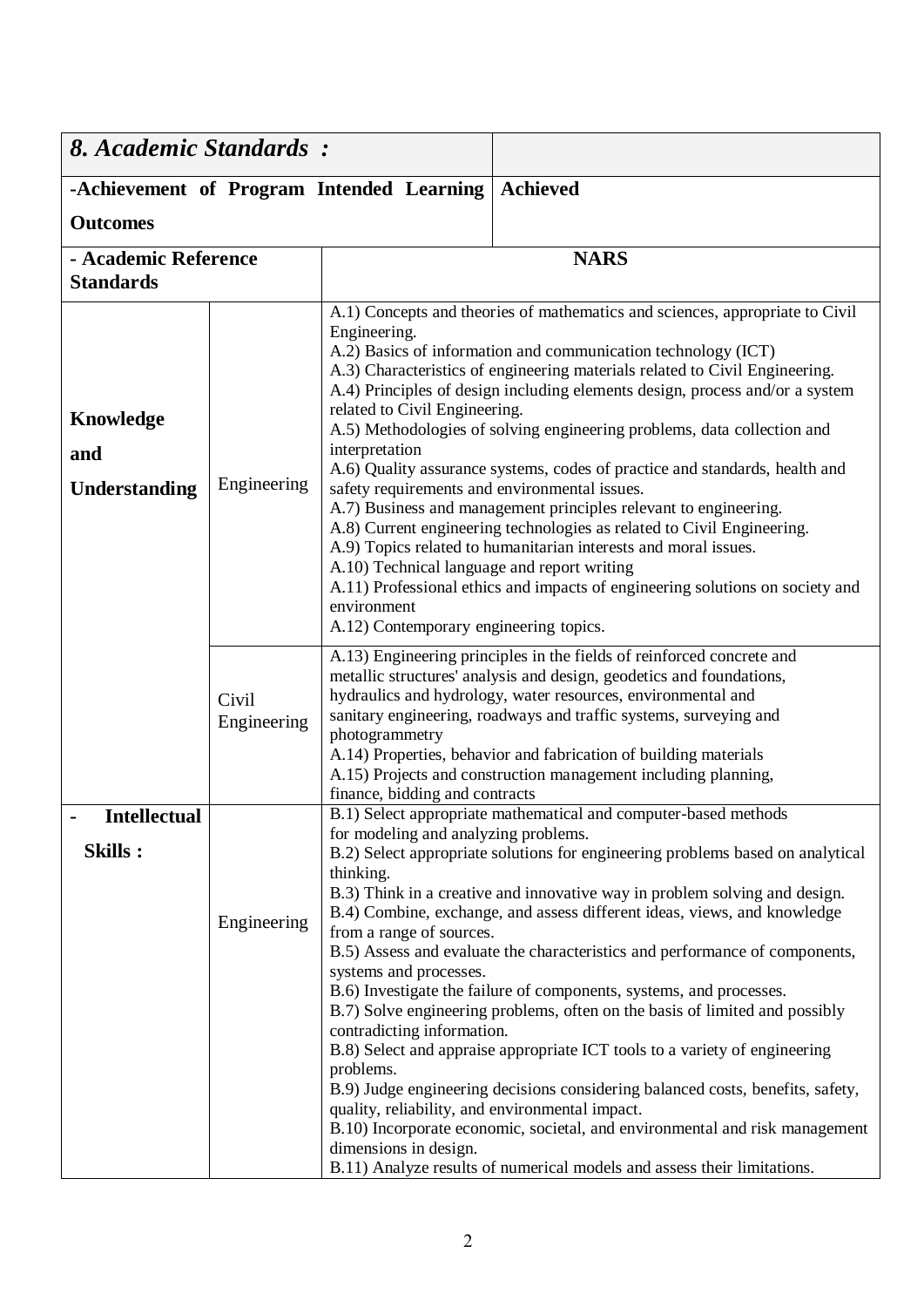|                       |                      | B.12) Innovate systematic and methodic approaches when dealing with new<br>and advancing technology.                                                                                                                                                                                                                                                                                                                                                                                                                                                                                                                                                  |  |
|-----------------------|----------------------|-------------------------------------------------------------------------------------------------------------------------------------------------------------------------------------------------------------------------------------------------------------------------------------------------------------------------------------------------------------------------------------------------------------------------------------------------------------------------------------------------------------------------------------------------------------------------------------------------------------------------------------------------------|--|
|                       | Civil<br>Engineering | B.13) Select appropriate building materials from the perspective of strength,<br>durability, suitability of use to location, temperature, weather conditions and<br>impacts of seawater and environment<br>B.14) Select and design adequate water control structures, irrigation and water<br>networks, sewerage systems and pumping stations<br>B.15) Analyze and select codes of practices in designing reinforced<br>engineering concrete and metallic structures of all types. Determine the levels,<br>types and design systems of building foundations, tunnels and excavations<br>B.16) Define, plan, conduct and report management techniques |  |
|                       |                      | B.17) Assess and evaluate different techniques and strategies for solving                                                                                                                                                                                                                                                                                                                                                                                                                                                                                                                                                                             |  |
|                       |                      | engineering problems                                                                                                                                                                                                                                                                                                                                                                                                                                                                                                                                                                                                                                  |  |
| <b>Professional</b>   |                      | C.1) Apply knowledge of mathematics, science, information technology,<br>design, business context and engineering practice integrally to solve                                                                                                                                                                                                                                                                                                                                                                                                                                                                                                        |  |
| and Practical         |                      | engineering problems.                                                                                                                                                                                                                                                                                                                                                                                                                                                                                                                                                                                                                                 |  |
| Skills:               |                      | C.2) Professionally merge the engineering knowledge, understanding, and<br>feedback to improve design, products and/or services.                                                                                                                                                                                                                                                                                                                                                                                                                                                                                                                      |  |
|                       |                      | C.3) Create and/or re-design a process, component or system, and carry out                                                                                                                                                                                                                                                                                                                                                                                                                                                                                                                                                                            |  |
|                       |                      | specialized engineering designs.                                                                                                                                                                                                                                                                                                                                                                                                                                                                                                                                                                                                                      |  |
|                       |                      | C.4) Practice the neatness and aesthetics in design and approach.<br>C.5) Use computational facilities and techniques, measuring instruments,                                                                                                                                                                                                                                                                                                                                                                                                                                                                                                         |  |
|                       |                      | workshops and laboratory equipment to design experiments, collect, analyze                                                                                                                                                                                                                                                                                                                                                                                                                                                                                                                                                                            |  |
|                       | Engineering          | and interpret results.                                                                                                                                                                                                                                                                                                                                                                                                                                                                                                                                                                                                                                |  |
|                       |                      | C.6) Use a wide range of analytical tools, techniques, equipment, and software<br>packages pertaining to Civil Engineering and develop required computer                                                                                                                                                                                                                                                                                                                                                                                                                                                                                              |  |
|                       |                      | programs.                                                                                                                                                                                                                                                                                                                                                                                                                                                                                                                                                                                                                                             |  |
|                       |                      | C.7) Apply numerical modeling methods to engineering problems.                                                                                                                                                                                                                                                                                                                                                                                                                                                                                                                                                                                        |  |
|                       |                      | C.8) Apply safe systems at work and observe the appropriate steps to manage<br>risks.                                                                                                                                                                                                                                                                                                                                                                                                                                                                                                                                                                 |  |
|                       |                      | C.9) Demonstrate basic organizational and project management skills.                                                                                                                                                                                                                                                                                                                                                                                                                                                                                                                                                                                  |  |
|                       |                      | C.10) Apply quality assurance procedures and follow codes and standards.                                                                                                                                                                                                                                                                                                                                                                                                                                                                                                                                                                              |  |
|                       |                      | C.11) Exchange knowledge and skills with engineering community and                                                                                                                                                                                                                                                                                                                                                                                                                                                                                                                                                                                    |  |
|                       |                      | industry.                                                                                                                                                                                                                                                                                                                                                                                                                                                                                                                                                                                                                                             |  |
|                       |                      | C.12) Prepare and present technical reports.<br>C.13) Use laboratory and field equipment competently and safely                                                                                                                                                                                                                                                                                                                                                                                                                                                                                                                                       |  |
|                       |                      | C.14) Observe, record and analyze data in laboratory and in the field                                                                                                                                                                                                                                                                                                                                                                                                                                                                                                                                                                                 |  |
|                       |                      | C.15) Practice professionally construction management skills. Prepare                                                                                                                                                                                                                                                                                                                                                                                                                                                                                                                                                                                 |  |
|                       | Civil                | technical drafts and detailed drawings both manually and using CAD                                                                                                                                                                                                                                                                                                                                                                                                                                                                                                                                                                                    |  |
|                       | Engineering          | C.16) carry out maintenance of all types of roadways and traffic systems                                                                                                                                                                                                                                                                                                                                                                                                                                                                                                                                                                              |  |
|                       |                      | C.17) Prepare quantity surveying reports<br>C.18) Plan, design, constructs, operate, control and carry out maintenance of                                                                                                                                                                                                                                                                                                                                                                                                                                                                                                                             |  |
|                       |                      | all types of roadways and traffic systems.                                                                                                                                                                                                                                                                                                                                                                                                                                                                                                                                                                                                            |  |
| <b>General</b><br>and |                      | D.1) Collaborate effectively within multidisciplinary team.                                                                                                                                                                                                                                                                                                                                                                                                                                                                                                                                                                                           |  |
|                       | Engineering          | D.2) Work in stressful environment and within constraints.                                                                                                                                                                                                                                                                                                                                                                                                                                                                                                                                                                                            |  |
| <b>Transferable</b>   | Civil                | D.3) Communicate effectively.                                                                                                                                                                                                                                                                                                                                                                                                                                                                                                                                                                                                                         |  |
| <b>Skills:</b>        | Engineering          | D.4) Demonstrate efficient IT capabilities.<br>D.5) Lead and motivate individuals.                                                                                                                                                                                                                                                                                                                                                                                                                                                                                                                                                                    |  |
|                       |                      | D.6) Effectively manage tasks, time, and resources.                                                                                                                                                                                                                                                                                                                                                                                                                                                                                                                                                                                                   |  |
|                       |                      | D.7) Search for information and engage in life-long self learning discipline.                                                                                                                                                                                                                                                                                                                                                                                                                                                                                                                                                                         |  |
|                       |                      | D.8) Acquire entrepreneurial skills.                                                                                                                                                                                                                                                                                                                                                                                                                                                                                                                                                                                                                  |  |
|                       |                      | D.9) Refer to relevant literatures.                                                                                                                                                                                                                                                                                                                                                                                                                                                                                                                                                                                                                   |  |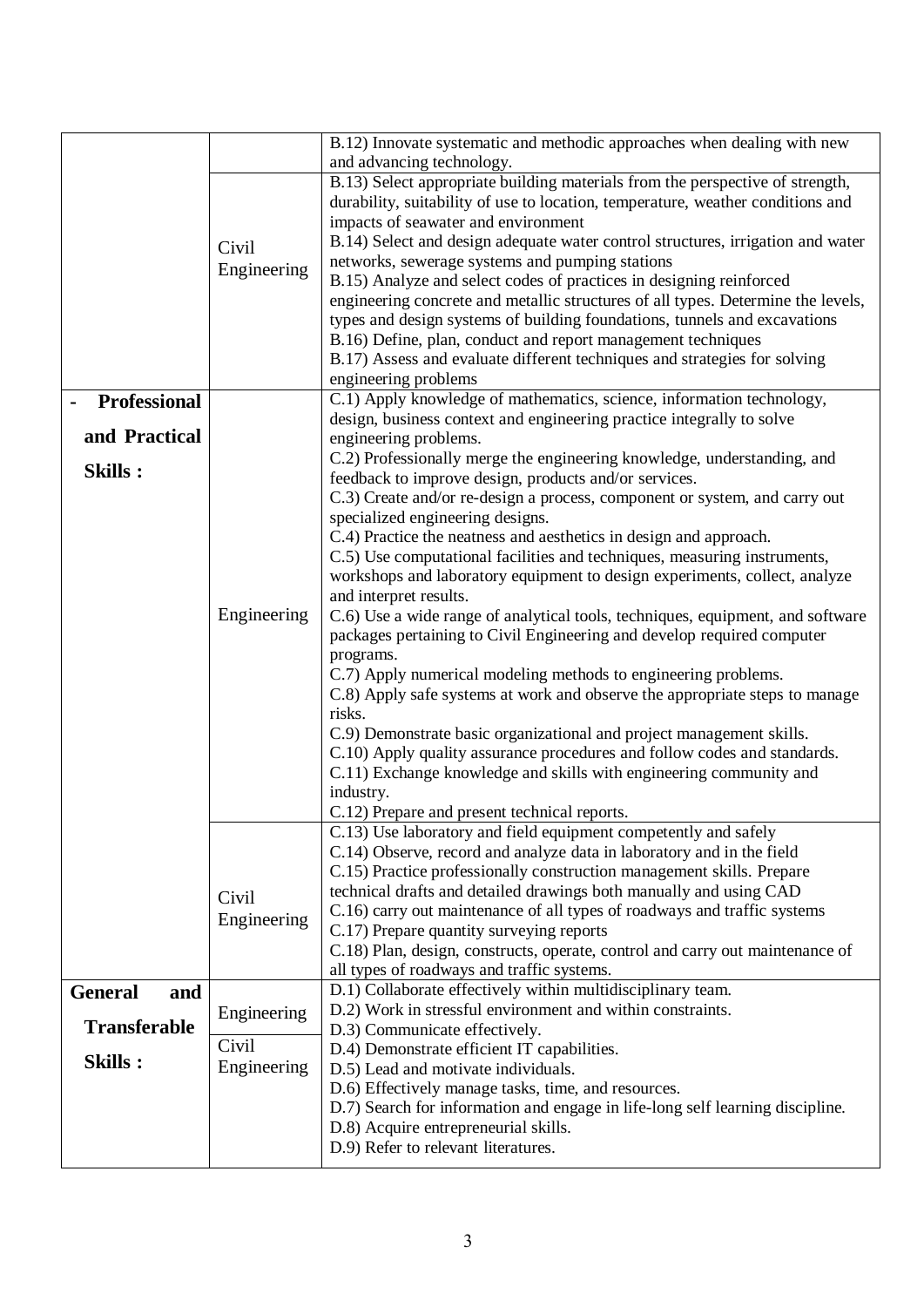|                                   |                     | Assign a portion of the office hours for those students.                                |  |  |
|-----------------------------------|---------------------|-----------------------------------------------------------------------------------------|--|--|
| - Methods of                      | For<br>low          | Give them specific tasks.                                                               |  |  |
| capacity<br><b>Supporting the</b> |                     | Repeat the explanation of some of the material and tutorials.                           |  |  |
| Low- Capacity –                   | students            | Assign a teaching assistance to follow up the performance of<br>this group of students. |  |  |
| <b>Students and</b>               |                     | Hand out project assignments to those students.                                         |  |  |
| outstanding                       | For outstanding     | Give them some research topics to be searched using the                                 |  |  |
| students:                         | <b>Students</b>     | internet and conduct presentation.                                                      |  |  |
|                                   |                     | Encourage them to take parts in the running research projects.                          |  |  |
| -References                       | <b>Assessment</b>   |                                                                                         |  |  |
| standards for the program :       |                     | <b>NARS</b>                                                                             |  |  |
| - Guidebook for the program :     |                     | <b>Available</b>                                                                        |  |  |
|                                   |                     | <b>Unavailable</b>                                                                      |  |  |
| - Periodical                      | revision system for | <b>Available</b>                                                                        |  |  |
| the program :                     |                     | <b>Unavailable</b>                                                                      |  |  |
|                                   |                     | <b>Yearly</b>                                                                           |  |  |
|                                   |                     | More than year                                                                          |  |  |
| <b>of</b><br><b>Adequacy</b>      | the<br>program      | The Civil Department has a variety of staff in diverse                                  |  |  |
| academic Structure With           | the                 | specifications that cover all the necessary teaching and training                       |  |  |
| outcomes :                        |                     | efforts to achieve the ILOs of the program. This is dynamically                         |  |  |
|                                   |                     | changing according to accepted number of students and the                               |  |  |
|                                   |                     | number of staff on special leave.                                                       |  |  |
| - Management and organization     |                     | Official leaves of staff enforced by laws may present a staff                           |  |  |
| defects :                         |                     | deficiency in some specialization in the program.                                       |  |  |

|                                 | 9. Students assessment to measure the achievement of the Intended |  |  |  |
|---------------------------------|-------------------------------------------------------------------|--|--|--|
| <i>learning outcomes (ILOs)</i> |                                                                   |  |  |  |
| - Assessment Tools:             | Written examinations                                              |  |  |  |
|                                 | 2. Oral examinations                                              |  |  |  |
|                                 | 3. Practical examinations                                         |  |  |  |
|                                 | 4. Class work                                                     |  |  |  |
|                                 | 5. Laboratory work                                                |  |  |  |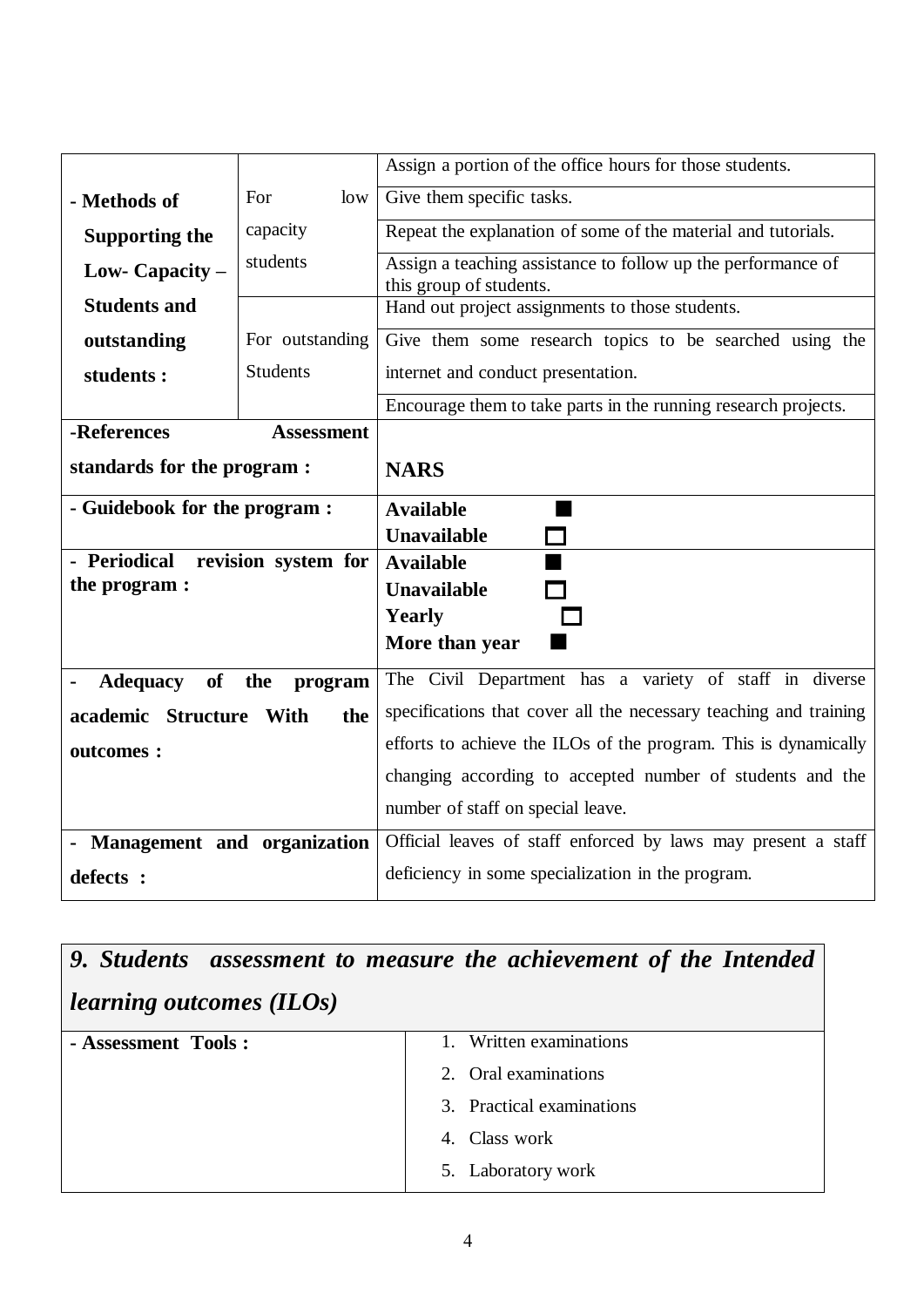|                                           | <b>6.</b> Quizzes                                                                      |
|-------------------------------------------|----------------------------------------------------------------------------------------|
| - Schedules :                             | End of term<br>1.                                                                      |
|                                           | End of term<br>2.                                                                      |
|                                           | Around End of term<br>3.                                                               |
|                                           | 4. Along the course                                                                    |
|                                           | 5. At selected timing                                                                  |
|                                           | <b>6.</b> Quizzes as selected timing                                                   |
| <b>External reviewer</b>                  |                                                                                        |
| Comments (if any):                        |                                                                                        |
| <b>10- Learning resources:</b>            |                                                                                        |
| - Ratio of department members to          | No. and ratio of faculty members and their                                             |
| students :                                | assistants to student: $45/845$<br>$5.4\%$                                             |
|                                           | Almost (1 staff for 19 students)                                                       |
| - Matching of department members          | <b>Adequate</b>                                                                        |
| specialization to program needs :         | <b>Adequate to some extent</b>                                                         |
|                                           | Inadequate (Why?)                                                                      |
|                                           | Drop in some specializations (due to official                                          |
|                                           | leaves),<br>remedial through<br>assigning<br>similar                                   |
|                                           | specialization for teaching.                                                           |
| - Adequacy of library :                   | <b>Adequate</b>                                                                        |
|                                           | <b>Adequate to some extent</b>                                                         |
|                                           | Inadequate (Why?)                                                                      |
| - Adequacy of laboratories :              | To be updated with new references<br><b>Adequate</b>                                   |
|                                           | Adequate to some extent                                                                |
|                                           | <b>Inadequate (Why?)</b>                                                               |
|                                           | Under continuous upgrade                                                               |
|                                           |                                                                                        |
| - Adequacy of computer facilities :       | <b>Adequate</b>                                                                        |
|                                           | <b>Adequate to some extent</b>                                                         |
|                                           | Inadequate (Why?)                                                                      |
|                                           | Department has its own computer lab fairly equipped<br>and requires periodical upgrade |
| - Extent of cooperation with industry     | Through<br>(still)<br>faculty<br>need<br>management                                    |
| <b>business</b><br>and<br>community<br>in | improvement)                                                                           |
|                                           |                                                                                        |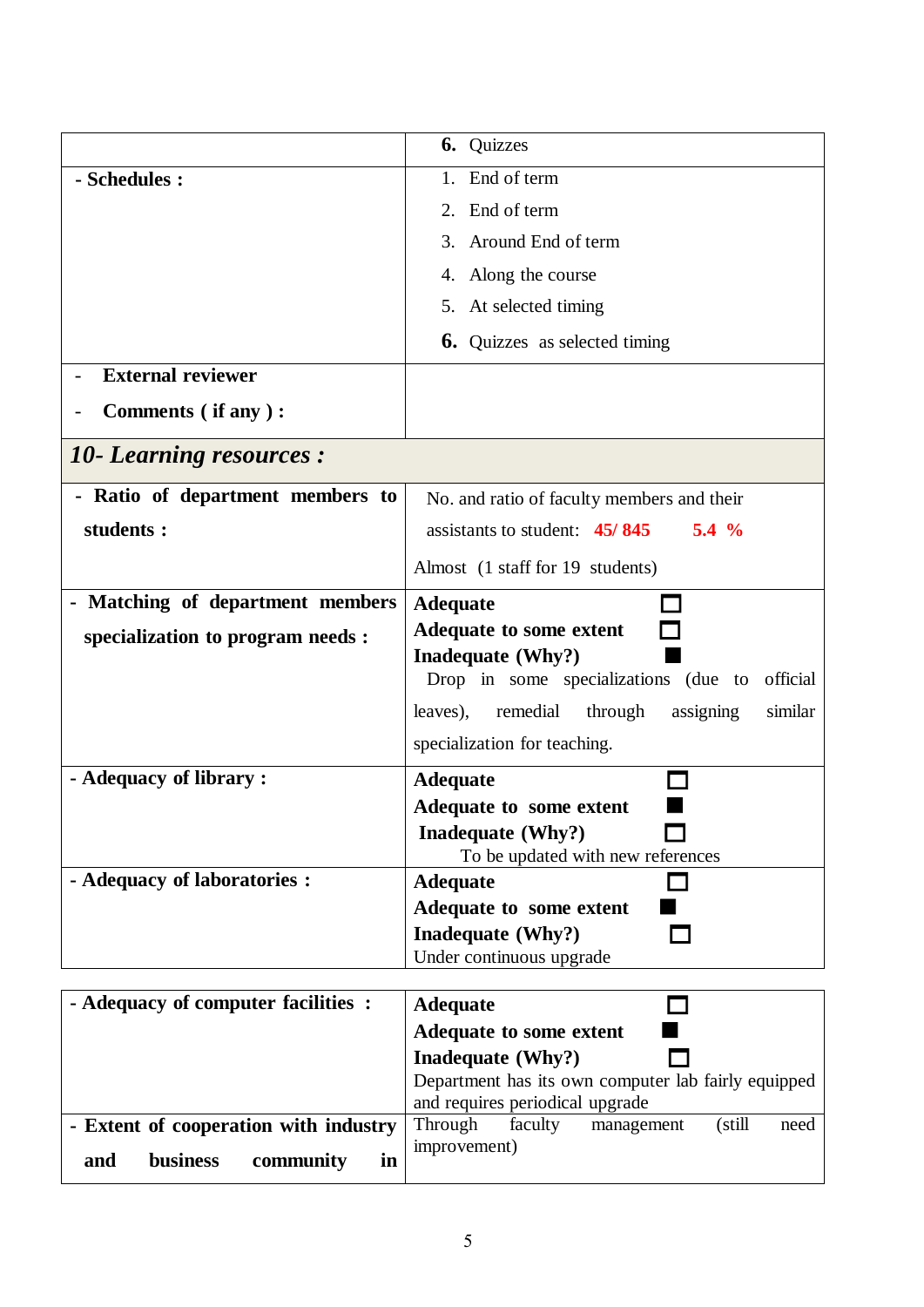| providing training opportunities for<br>students :                                             |                                                                                                                                     |  |
|------------------------------------------------------------------------------------------------|-------------------------------------------------------------------------------------------------------------------------------------|--|
| - Any other program needs :                                                                    | Making available more educational space\ rooms                                                                                      |  |
| 11- Quality management and development                                                         |                                                                                                                                     |  |
| - Follow up system for defects sides.                                                          | <b>Effectual</b><br><b>Effectual to some extent</b><br>Ineffectual (Why?)                                                           |  |
| <b>Effectiveness</b><br>of<br>faculty<br>and<br><b>University laws and regulations:</b>        | <b>Adequate</b><br><b>Adequate some extent</b><br>Inadequate (Why?)<br>List any inadequacies<br>Through internal faculty procedures |  |
| - Effectiveness of internal revision<br>system in development the program :                    | Fairly Effective through continuous communications                                                                                  |  |
| - Comments of external reviewers in<br>respect to the program ILOs and<br>assessment standards | Attached                                                                                                                            |  |

| 12- Proposals for program development  |                                                             |  |  |  |
|----------------------------------------|-------------------------------------------------------------|--|--|--|
| -Programme Structure                   | Bulletin<br>(Layha)<br>New<br>the<br>prepared<br>was<br>for |  |  |  |
| (Courses/hours)                        | department under approval                                   |  |  |  |
| - Courses, deletions and additions     | Included in new Bulletin                                    |  |  |  |
| and modifications                      |                                                             |  |  |  |
| <b>Training and Skills</b>             | Extend training with other stakeholders                     |  |  |  |
| recommendations<br><b>Stakeholders</b> | Verbal Contacts with some of current stakeholders to        |  |  |  |
| of<br>for<br>development<br>the        | be transformed into written recommendations                 |  |  |  |
| programme                              |                                                             |  |  |  |
| <b>Preson responsible</b>              | Department Head                                             |  |  |  |
|                                        |                                                             |  |  |  |